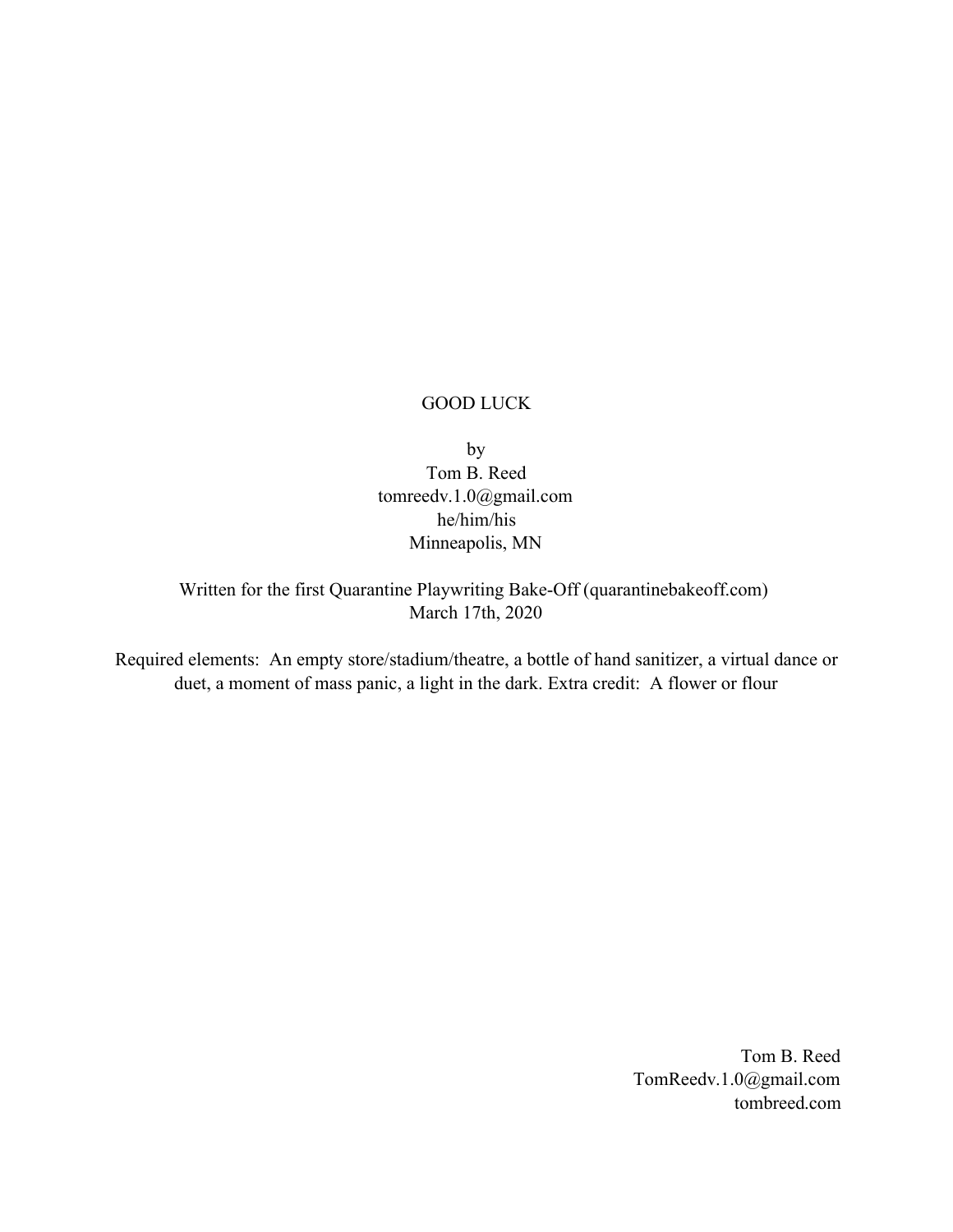# **CHARACTERS:**

| <b>MARGOT</b> | A generous, friendly woman with allergies (any adult age) |
|---------------|-----------------------------------------------------------|
| <b>DAD</b>    | A gentle, but protective father (any adult age)           |
| <b>BELLA</b>  | An energetic, bright four year old                        |

HAZMAT SUIT WEARERS/LINE STANDERS/OTHERS/"AUDIENCE MEMBERS" various community members, any ages/genders/races/ethnicities/abilities.

\*All roles open to all genders as long as it doesn't end up being more than 49% male. Producers are encouraged to cast this play in a way that reflects the demographics of the community in which it will be produced.

**LOCATION:** A nearby grocery store one week in the future.

# **IMPORTANT NOTES:**

This play begins and ends in the lobby. See usher instructions in the script.

\*\*There are **video monitors** in the lobby that show the inside of the theater in real time.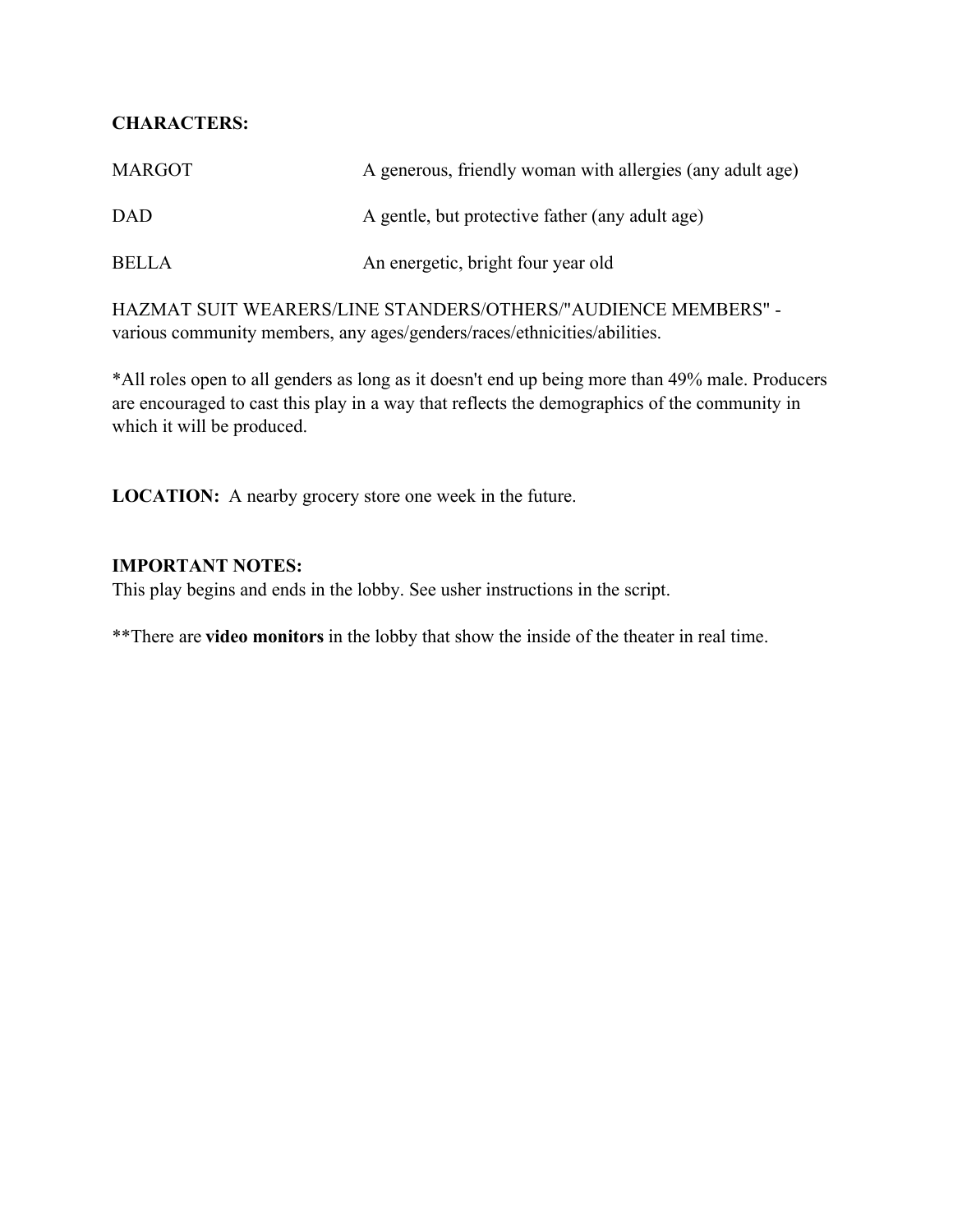This play begins and ends in the lobby.

Ushers are instructed to say the following to every audience member while making intense eye contact.

### USHER

Theater is a lie. Thank you for coming.

Ushers should hand out programs that simply read "GOOD LUCK." The audience will be given information about the production team afterward, and at the Tonys, obviously.

In the theater, when the audience is settled, the show officially "begins" with an announcement in darkness.

#### VOICE

You may leave your cell phones on. Enjoy the show. Good luck.

Still in darkness, the Pharrell Williams song "Happy" blares from what sounds like a crappy bluetooth speaker.

A pin spot illuminates MARGOT's face.

## MARGOT

*(muttering to herself)* Shit, forgot to take my Claritin.

> Lights expand, revealing a line of shivering people snaking across stage - Margot's near the end of the line. They stand at least six feet apart holding empty reusable grocery bags.

Each time the chorus of "Happy" starts, the line advances in unison with one person leaving off stage left and someone new added to the end of the line.

Margot's nearest linemate is a DAD and his four-year-old DAUGHTER.

#### DAUGHTER

*(whimpering)* Daddy, I want a snack... please...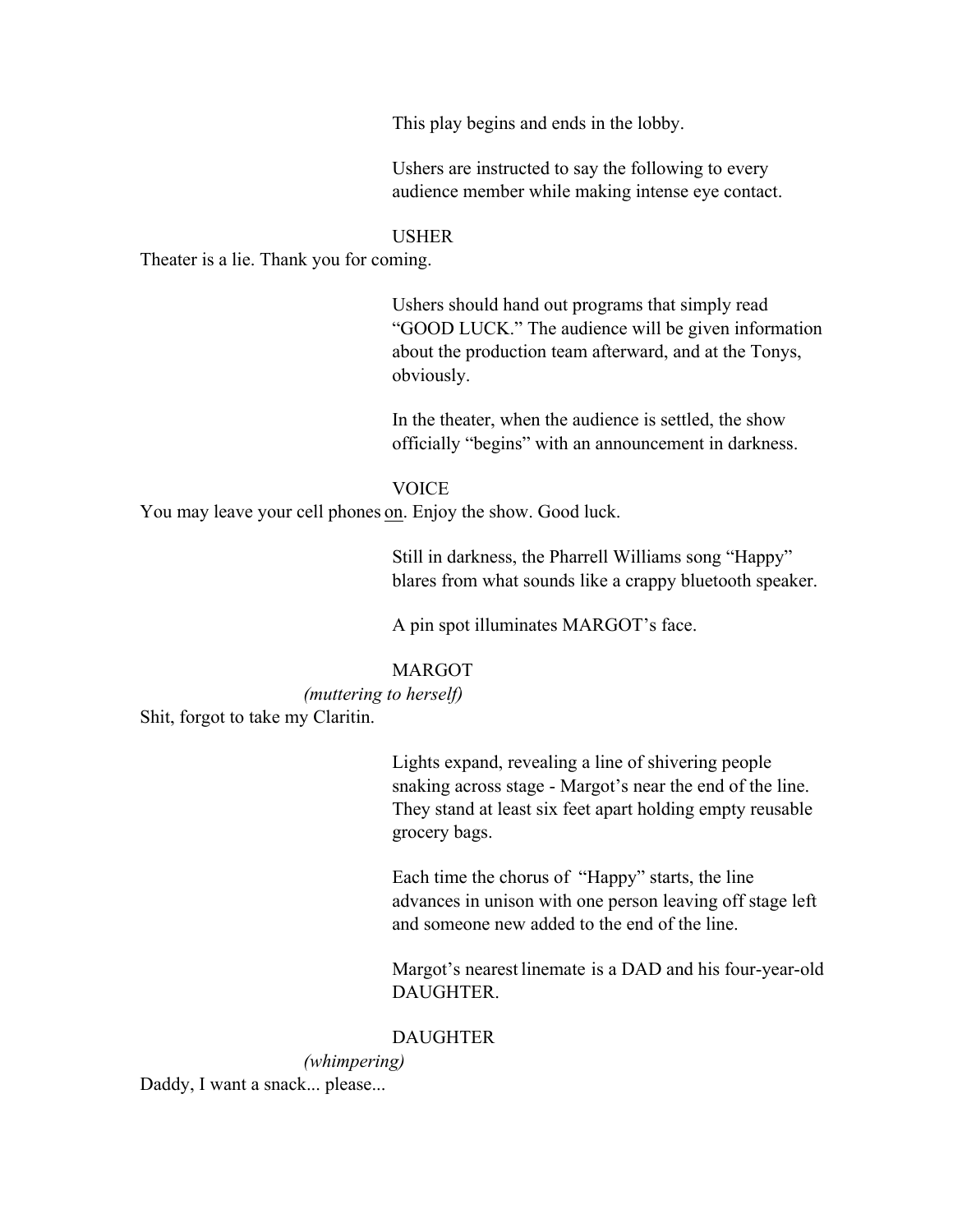|                                | <b>DAD</b>                                                                                                        |
|--------------------------------|-------------------------------------------------------------------------------------------------------------------|
| Soon, Bella, soon.             |                                                                                                                   |
|                                | Margot feels around in her jacket pocket, produces a<br>granola bar, holds it up and makes eye contact with Dad.  |
|                                | <b>MARGOT</b>                                                                                                     |
| $$ Ok?                         |                                                                                                                   |
|                                | Dad hesitates, but Margot is already using a small <b>bottle</b><br>of hand sanitizer* to douse the bar. He nods. |
|                                | Margot tosses the granola bar - too hard - it bounces<br>awkwardly off of Dad's face.                             |
|                                | <b>MARGOT</b>                                                                                                     |
| Oh my god! SO sorry!           |                                                                                                                   |
|                                | <b>DAD</b>                                                                                                        |
| It's Ok! I'm Ok.               |                                                                                                                   |
|                                | The adults laugh. Bella picks up the bar.                                                                         |
|                                | The line morbidly advances on cue from the "Happy"<br>chorus.                                                     |
|                                | Bella unwraps the bar, then deftly produces her own little<br>bottle of hand sanitizer and cleans the bare snack. |
|                                | <b>DAD</b>                                                                                                        |
| Honey, not <i>on</i> the       |                                                                                                                   |
|                                | Too late, Bella chomps on the sanitized granola bar.                                                              |
|                                | <b>BELLA</b>                                                                                                      |
|                                | (to Margot, while chewing)                                                                                        |
| Thank you.                     |                                                                                                                   |
|                                | <b>MARGOT</b>                                                                                                     |
| Thank Sherman - that's my son. |                                                                                                                   |
| Thank you, Sherman.            | <b>BELLA</b>                                                                                                      |
|                                |                                                                                                                   |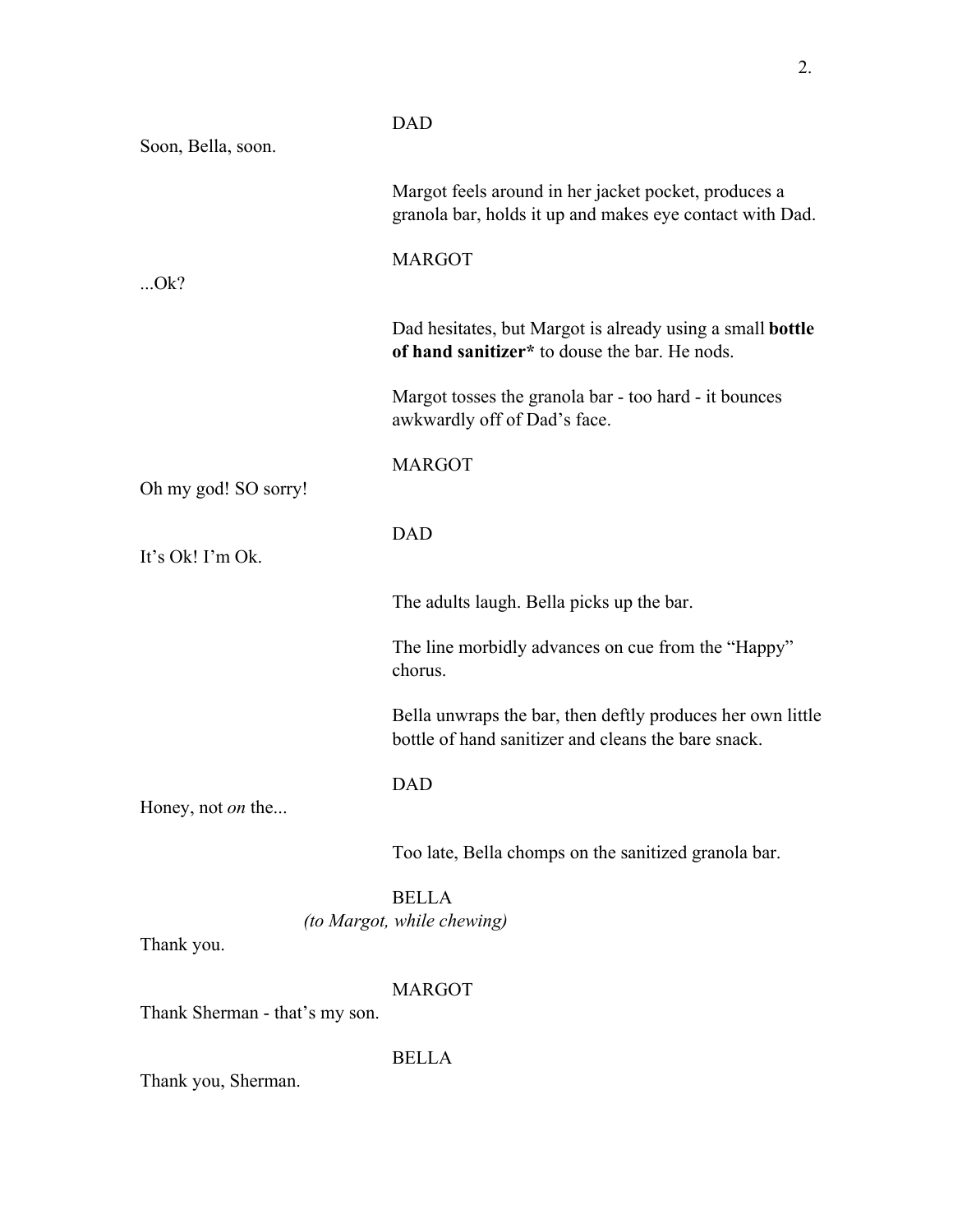#### MARGOT

I'm sure he'd say you're very welcome.

Bella munches and Margot shares warm "we're all in this together" half-smiles with others in the line.

A howl of wind causes an extra shiver across the line. Margot, now close to center, sneezes.

Everyone screams and scatters - **panicked!!\***

### MARGOT

No! It's allergies! I have allergi.......

Margot is cut off by three HAZMAT SUIT WEARERS that appear from nowhere. They wrestle her roughly to the ground and wrap her in a huge sheet of black plastic.

Margot (a giant writhing plastic burrito) is carried off, screaming and struggling desperately.

One of the Suits sprays the area Margot stood with some kind of fine mist. The sprayer's nozzle is in the shape of a cheery cartoonish yellow **flower\***. The Suit leaves.

A beat.

The line silently re-forms.

"BECAUSE I'M HAPPY!" blares again (the song is on a continuous loop) and the line mechanically advances, filling the gap Margot left.

Dad holds up his phone - he's Facetiming.

#### DAD

### *(to the phone)*

Hey babe, the line was extra long today... yeah... we're doing good.

He holds the phone out toward Bella who starts dancing with the music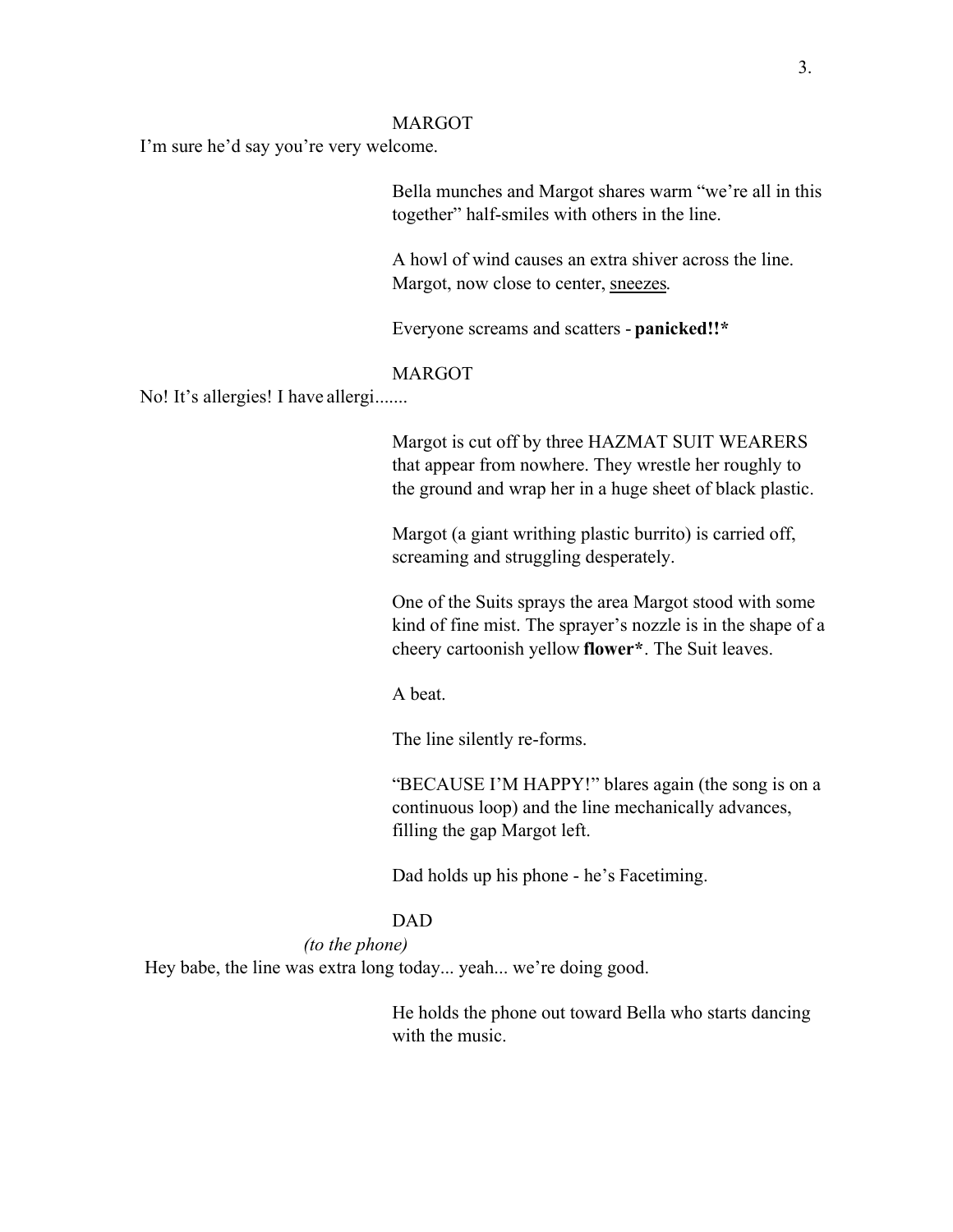## BELLA

*(still chewing, singing adorably)* ...cause I'm happy! Clap along if happiness is the troof...

> On the phone screen, the blurry image of Bella's mom wriggles back and forth, **dancing\*** out of sync with Bella. Bella giggles and dances with the image of her mom as she munches.

> Suddenly Dad looks terrified. He lunges and knocks the remaining bit of granola bar out of Bella's hand. Stunned, Bella starts crying.

## DAD

*(to Bella)*

Sorry honey! It's for safety.

*(to the phone)*

There was an Infected, but they wrapped them, thank god. *(re: Bella)* Sorry, she's melting down, call you back in a minute.

He hangs up and stoops to attend to Bella.

## BELLA

*(through tears)* Everything's for safety! I hate safety.

#### DAD

I know. I know. I'm sorry, honey.

BELLA

*(crying so hard she stammers)*

I h h h h HATE it!

## DAD

Ok, Bella, that's enough of that word. Deep breaths, buddy. Deep breaths. You're making a mess of yourself.

She's bawling harder than ever, her nose is a runny mess.

Dad doesn't notice as one of the people in line clocks Bella's messy face, looks concerned, and heads off stage.

#### DAD

Hey! Bella! We'll get you a new snack soon! It's gonna be OK.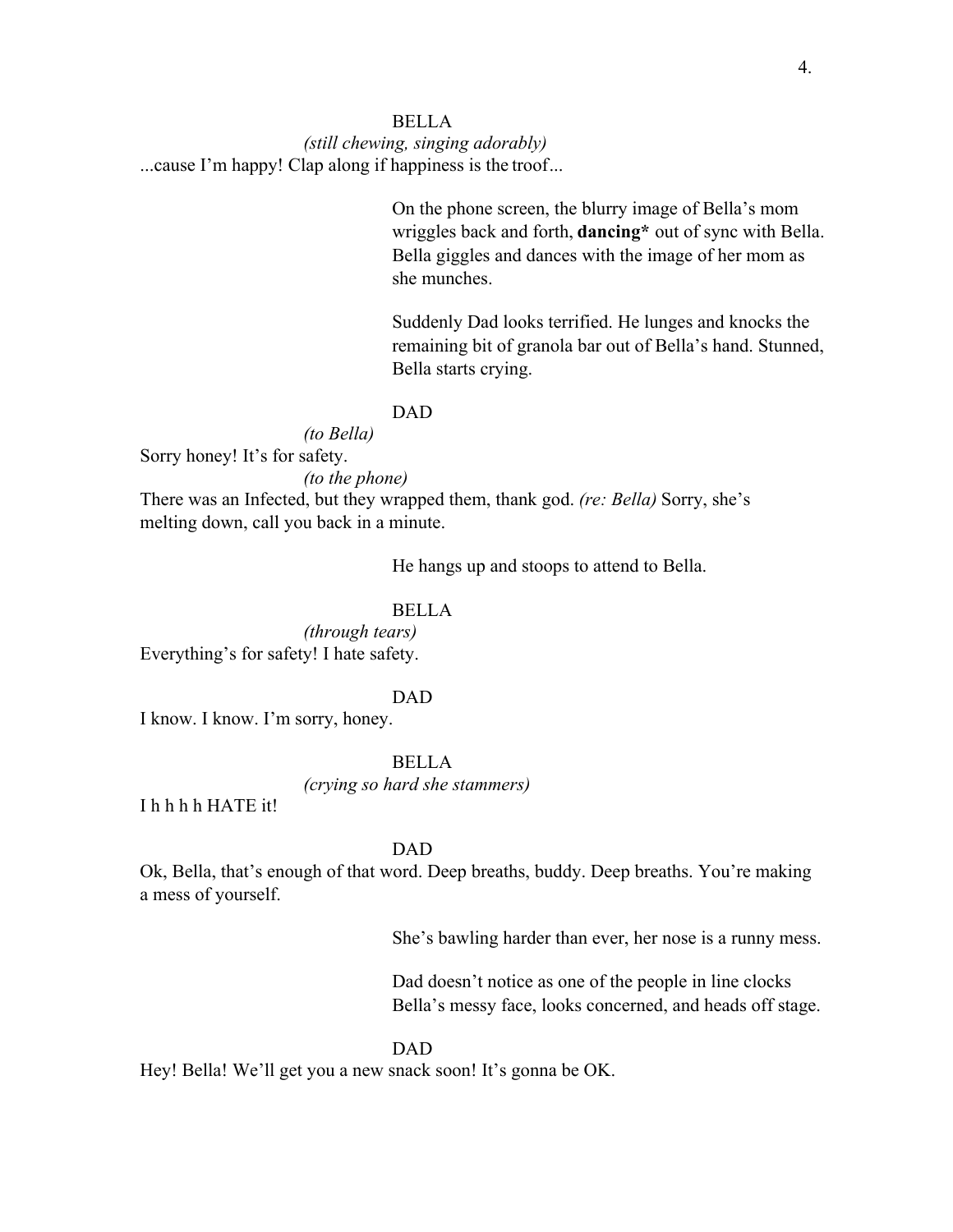Bella continues wailing and Dad's starting to get desperate.

Others in line look on furtively as the "Happy" chorus triggers another shift that they all obey.

#### DAD

Bella! Bella! We'll get you a TREAT! A snack AND a treat! And macaroni for dinner! Bella - *macaroni!!* And unlimited iPad time!

> Bella's checked out, a snotty crying mess. Dad secretively pulls a Kleenex from a pocket and tries to wipe her face quickly.

She twists away and lets fly a loud single COUGH.

Everyone in line screams and runs away as the Hazmat Suit Wearers rush in again - toward Bella.

Dad scoops Bella up and backs away from the Suits.

#### DAD

#### *(shouting frantically)*

KID! She's a kid! KID! KID! ... CHILD! CHILD! CHILDCHILDCHILD!

On the word "Child" the Suits slow their approach.

They slowly stalk around Dad and Bella at a safe distance, inspecting her.

#### DAD

I swear to god, she's FOUR! She's a CHILD! Please. PLEASE. She's not an Infected!

The Hazmat Suits seem satisfied. They fold up the black plastic and go back off stage. Others re-form the line. Bella's now quietly weeping, Dad clutches her tighter than ever.

The person who left line slinks back on stage looking guilty. Dad looks in their direction, then snarls...

#### DAD

Hey, FUCK YOU, you can see she's a kid. You saw the whole fucking thing!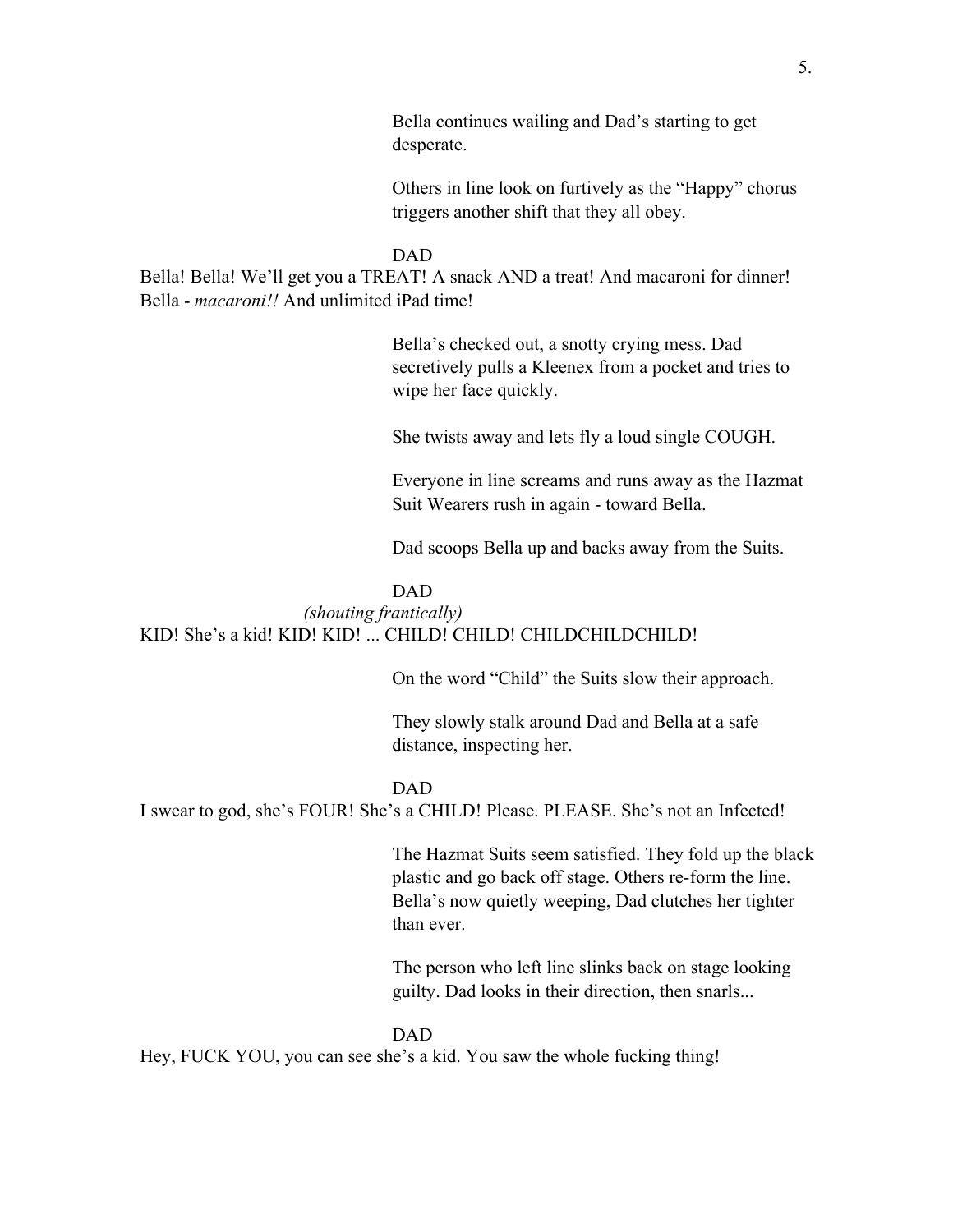### OTHERS IN LINE

Whoa. Hey. Calm down. No need to... etc.

BELLA

*(half crying, imitating Dad)*

Hey-a-fuck you!

DAD

*(gently to Bella)*

No, Bella.

## OTHERS IN LINE

Just calm down, man. Cool it. It's OK now. Calm down!

#### DAD

### *(Bristling angrily)*

Don't tell me to fucking cool it - you all just saw that bullshit! *(pointing)* That motherfucker just tried to get my *four year old* daughter wrapped for crying. For crying. FUCK YOU.

> "Because I'm Happy!" triggers another near-automatic line shift and the person who reported Bella turns to avoid eye contact.

> Dad tries to catch his breath as he sets Bella down. She clings to his leg.

NEARBY LINE STANDER

Better safe than sorry.

DAD

Oh come ON!

NEARBY LINE STANDER

She did eat the granola bar.

DAD

What?

NEARBY LINE STANDER

You know what I mean. The Infected - gave her the granola bar.

DAD

It was sealed. And sanitized... twice. (he laughs) I mean, she even sanitized the actual bar.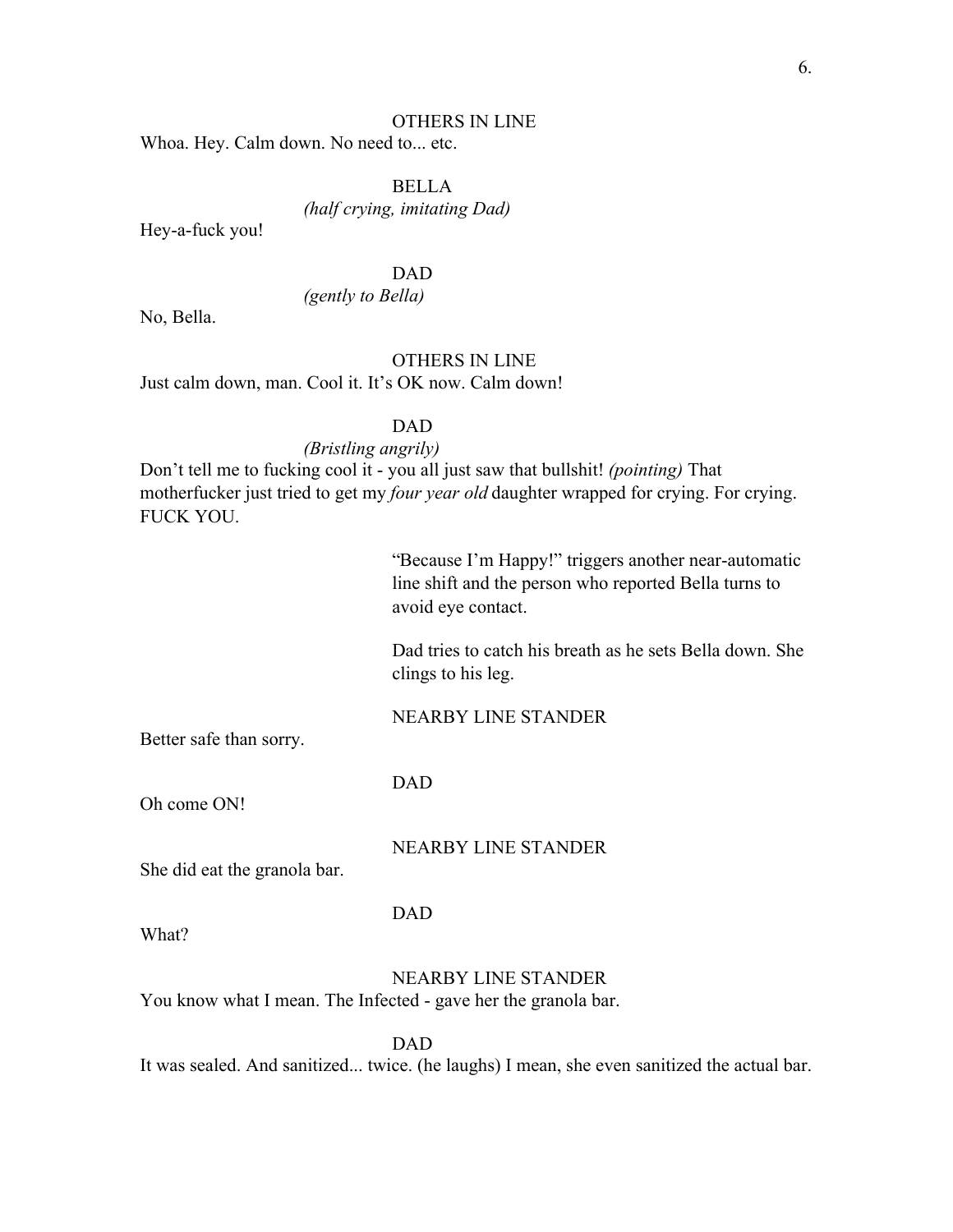#### NEARBY LINE STANDER

*(sarcastic, aside)*

Yeah, funny.

# FAR LINE STANDER

*(to Dad)* Then why did you take it away?

DAD

What? Because...the chances of transmission are... there's just no... there's no chance.

## NEARBY LINE STANDER

Then why did you take it away?

DAD

Besides - she sneezed. It was allergies. She probably wasn't even an Infected.

BELLA

*(imitating, but also asking)*

Then why did you take it away?

The others all look on like "Told you so." Bella waits for an answer.

DAD *(to the Line Standers, fed up)*

Fuck off.

Bella starts crying again.

DAD

No! No, not you Bella. I'm sorry. I'm sorry, honey. That was not at you.

Bella keeps crying. Dad glares at the strangers. They shake their heads in disapproval.

Another "Happy" chorus, another shift.

Dad and Bella are next in line - they'll get to leave stage/line at the next chorus. Everyone seems to calm a bit. Dad takes a deep breath, steels himself, then...

DAD *(to everyone, sincere)* Look, *I'm sorry*. Rough day, you know?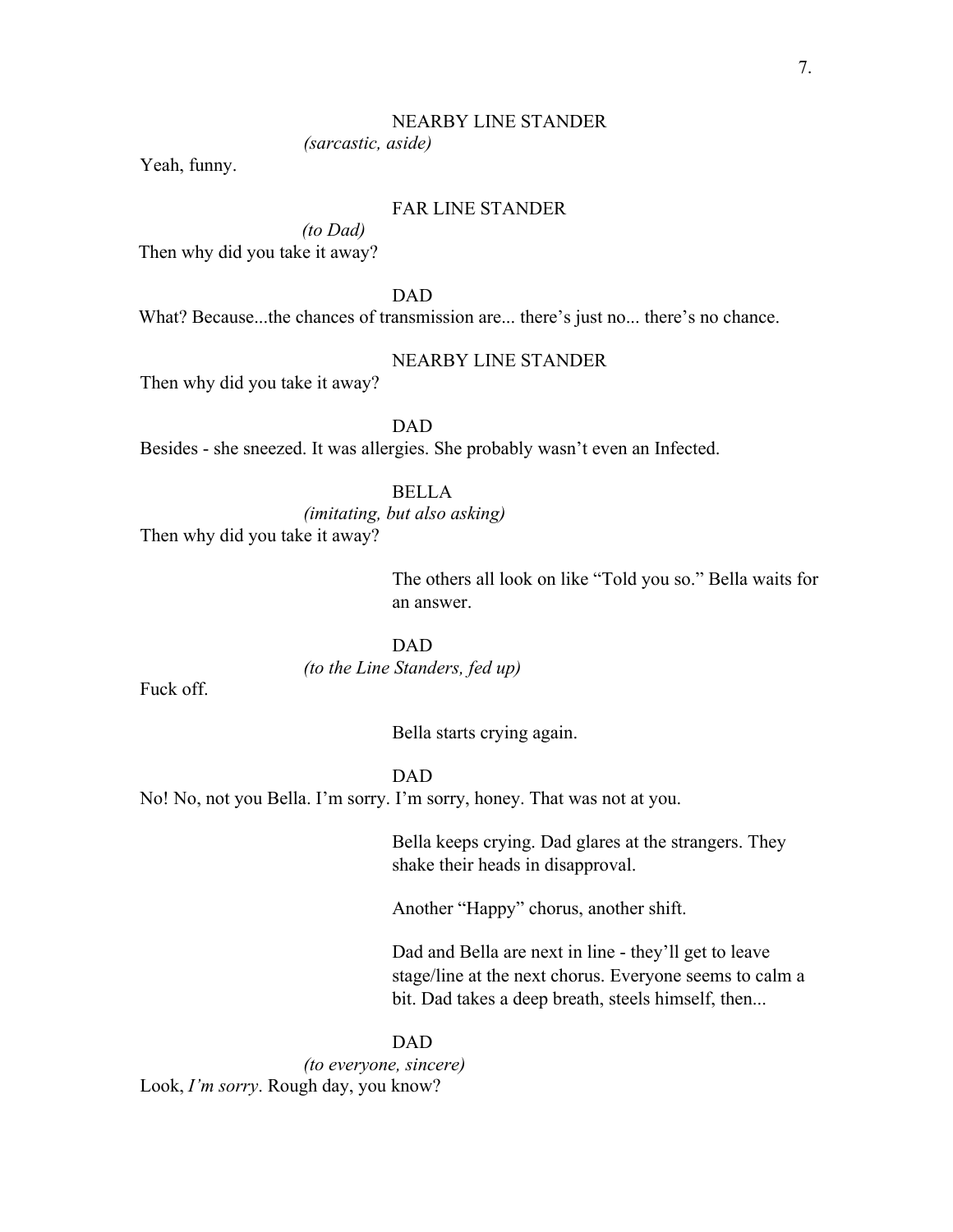The crowd side eyes his apology - it is not accepted.

## FAR LINE STANDER

*(bitterly)* Ha, you think you're the only one?

> The others all laugh, cruel agreement, sneers harden. Dad looks hurt.

## BELLA

What's funny, daddy?

DAD Nothing, buddy. Nothing. Look - we're next in line. We're gonna make it.

BELLA

Snack time?

## DAD

Almost!

#### BELLA

And a treat AND macaroni, right?

DAD

Yeah, that's right, as much macaroni as a hippopotamus could eat!

Bella's eyes widen - she takes this as a challenge.

## BELLA

I'm a hippopotamus! Ommm nomm nommm.

Dad laughs as Bella imitates a Hippopotamus.

As he and Bella laugh, "Happy" plays almost to the chorus. Dad starts to ready himself to move on.

Suddenly several loud coughs are heard scattered in the audience. The music stops (for the first time).

Dad, Bella and all Line Standers freeze and look out at the coughing noises, scared.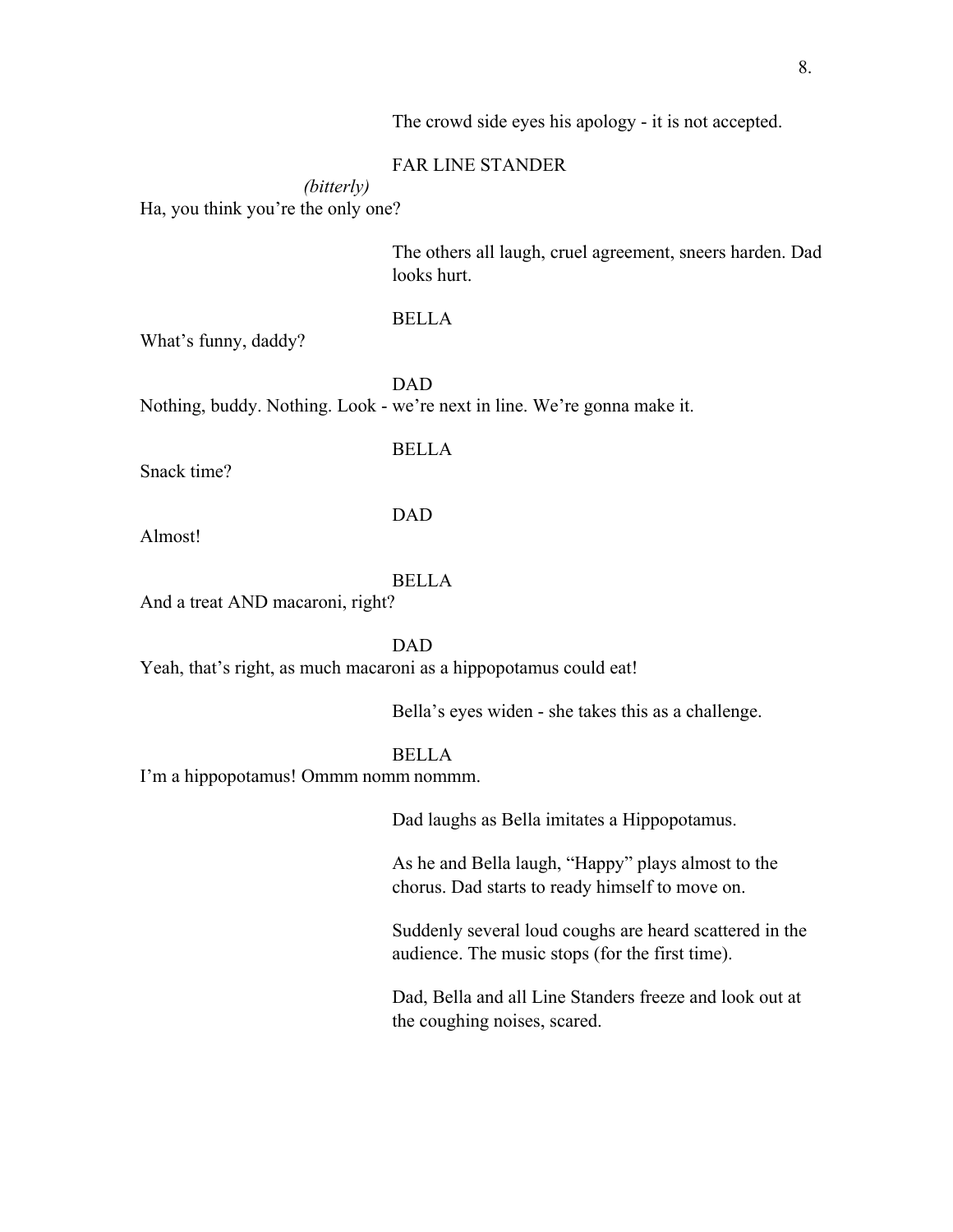House lights come up very slowly and a few "audience members" are now coughing and lurching down various aisles, being sure to get reasonably close to every section.

Dad, Bella and all Line Standers panic like earlier and rush off stage frantically. The Three Hazmat Suit Wearers re-emerge as the coughing "audience members" stumble on stage.

House lights now at full, the same voice from earlier bellows...

### **VOICE**

Thank you. Please leave the theater calmly and quickly. You will receive FURTHER INSTRUCTIONS in the lobby.

Ushers assist the audience in exiting to the lobby.

Meanwhile, on stage, the Suits slowly gather the coughing "audience members" (now scattered on stage, overcome by their coughs) one at a time. Wrapping them, then carrying them away. Then returning for the next one.

In the lobby, lights are low and the audience is encouraged to stand and watch the theatre live feed on the video monitors as the remaining Coughers are wrapped and taken away on stage.

The final thing seen on screen is an **empty theatre\*** followed by the text "You are now Infected."

Lobby lights blackout just as "HAPPY" plays loudly one last time.

After a few seconds in the dark an usher uses their phone to shine **light\***. The audience follows suit or not. After 60 seconds, lights are brought up just enough to allow safe exit. The play is over, but no one explicitly tells the audience.

Ushers are encouraged to answer questions with "Theater is a lie, thank you for coming."